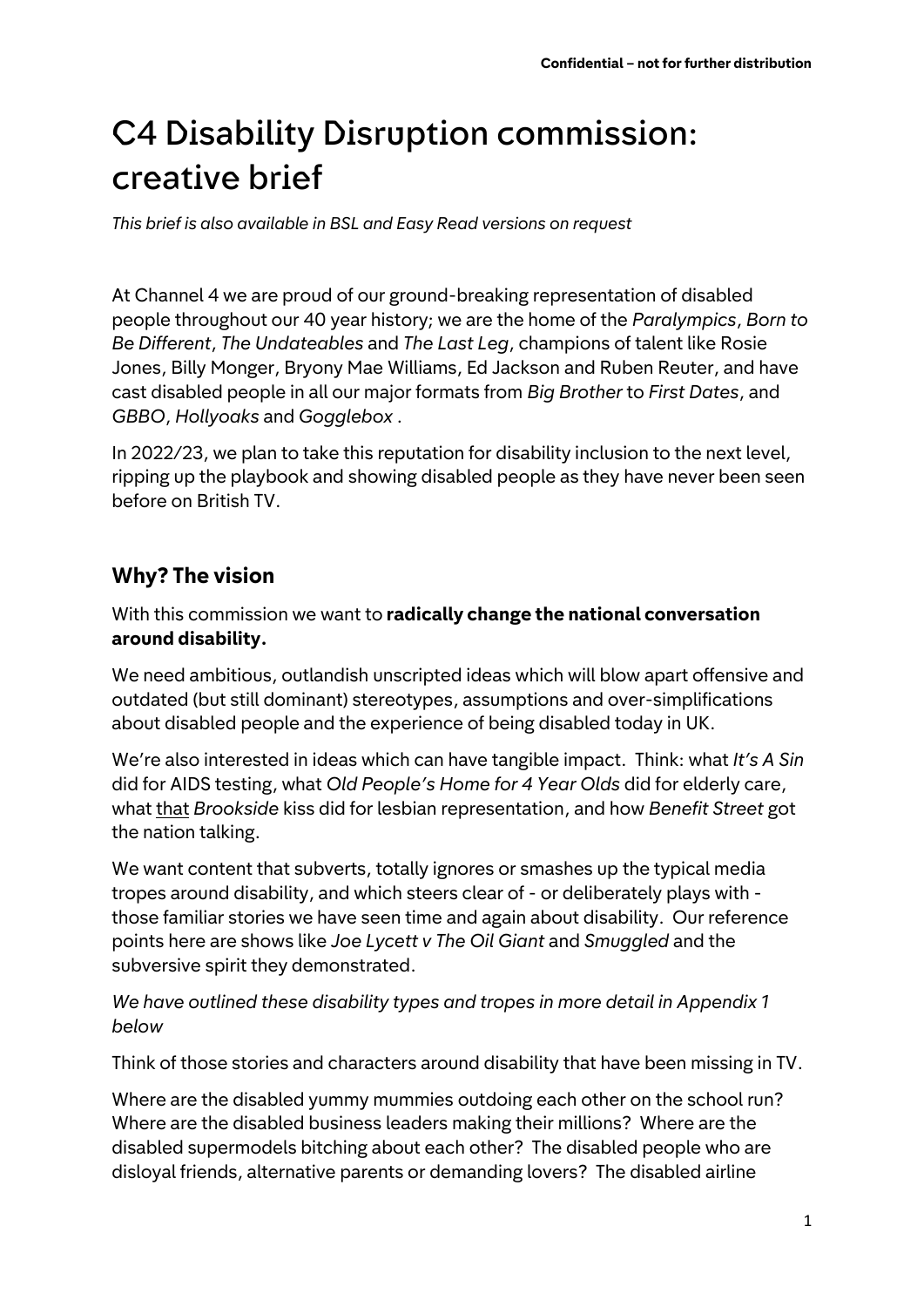pilots, neurosurgeons and politicians going about their daily work? The people who are glad they were born or became disabled, the ones who are on an active mission to stop people helping them, the ones who hate other disabled people?

In terms of narrative, we are really interested in what we believe are two of disability's best secrets:

- The social model of disability which says that the "problem" of disability doesn't lie within the disabled person but in society; people are disabled by external barriers (physical, attitudinal and/or cultural) put up around them. This places emphasis on others and wider society to adapt rather than disabled people to fix or change themselves.
- The disability paradox, a psychologists' term to describe the contradiction that while disabled people often report a high quality of life, non-disabled people often assume they are miserable or struggling because of their condition.

A big, noisy commission which brings either or both of these concepts to life in smart and arresting ways will go a long way to fulfilling this brief of radically changing the national conversation around disability.

# **What? The execution**

This will be a non-scripted commission. It also should avoid the topic of sport, because with that have well covered through our Paralympics and related coverage.

But beyond that, we are genre-agnostic; they could be documentaries, a feature or a format.

We are also open about shape: they could be a one-off, a stripped event, a short series.

Whilst we want ideas that make a real-world difference, we're probably not looking for an 'on the nose' campaign. These need to be high quality, entertaining ideas which stand on their own as engaging pieces of telly aside from of the subject matter.

What we do know is that it needs to play in peak on Channel 4, to TX in early 2023, be very watchable on All4 and have great potential for social media uptake. It needs all the sensibilities and tone that audiences expect of Channel 4, at its absolute best.

In terms of budget, this commission will be within the usual tariff range for the relevant genre. You can find out more about this on [4Producers.](https://www.channel4.com/commissioning/4producers/creative-diversity) Whilst we would prefer you to concentrate on the core of the idea rather than the detail of the budget at this stage, you will need to be confident that it can be made within that ballpark figure.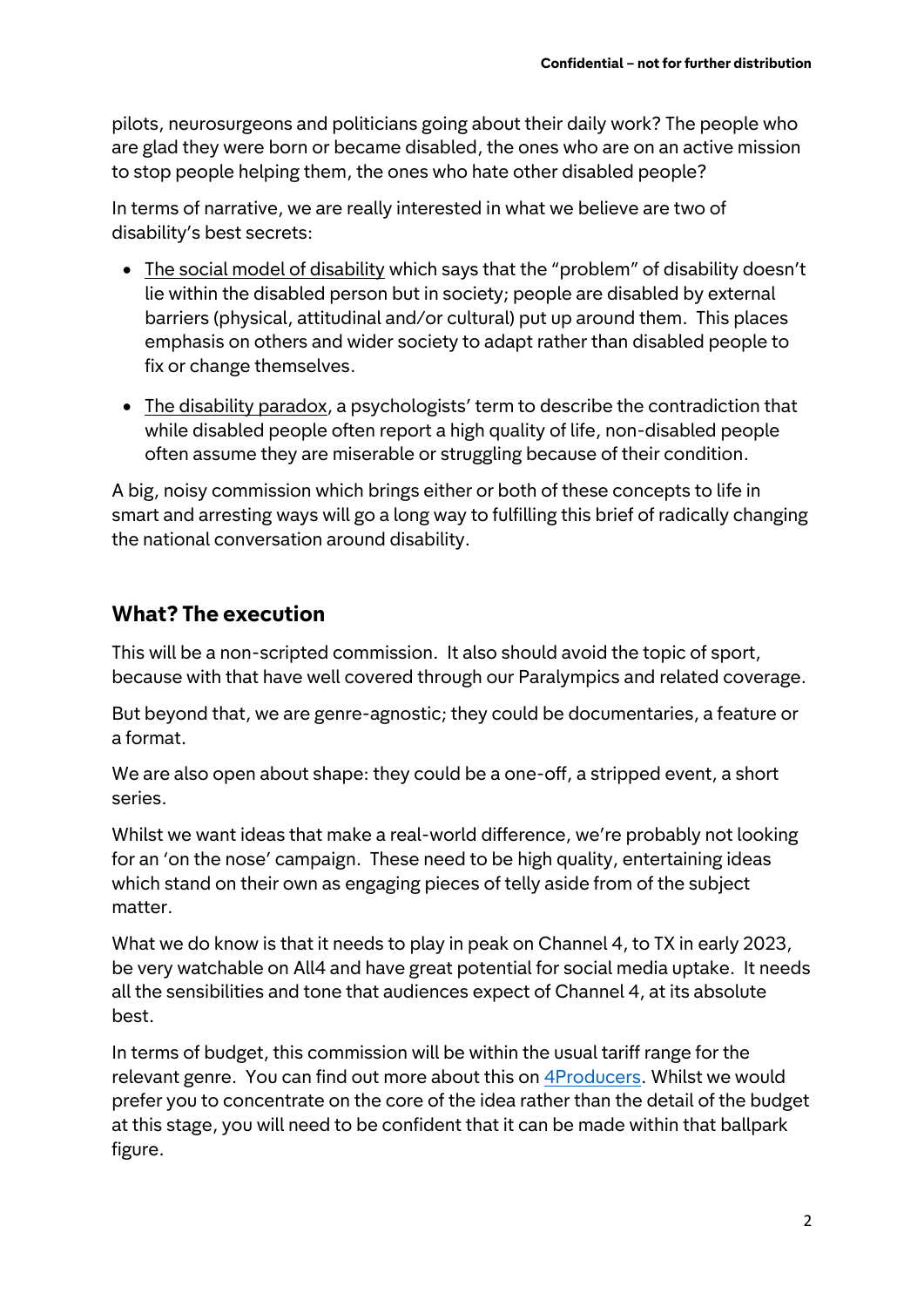## **Who? The audience**

Too often, programmes about disability feel like they are targeted at non-disabled people (see 'inspiration porn' and 'awareness-raising' narratives in Appendix 1 below).

Of course, in aiming to radically change the national conversation around disability, we in no way want to exclude non-disabled viewers or commission something which feels niche and specialist. There should be universal human truths at the heart of this idea and wide-reaching appeal.

But at the same time as engaging the broadest possible audience, we are looking for content that also grabs the attention of disabled viewers, which speaks their truth and illuminates the disabled experience for them too. In short (and to borrow from Hugh Jackson et al) we want disabled people to watch this and think: This is me.

## **Who? The creative teams**

In the spirit of the disability mantra 'nothing about us without us' and to ensure we break the cycle of disabled people being spoken for and about by others, this is a closed tender to disabled-led production companies<sup>1</sup> or production companies with senior disabled creatives involved in the development process and likely to be working on the production if it is commissioned.

#### *For what we mean by disabled, see Appendix 2 below.*

As we say, our priority is getting the right, ambitious idea. Then we'll talk about how to make it. For example, the successful production company may be paired with another indie after commission, if needed to support them to deliver something of scale.

When it comes to production, the successful commission will be contractually required to ensure it reaches out to disabled creatives and that at least 20% of their off-screen talent, working across multiple roles, self-identify as disabled, to reflect the UK population at a minimum. Channel 4 will support the production company in achieving this.

 $18y$  "disabled-led" we mean that the main shareholders, the leading decision makers, or the creative leaders of the production company self-identify as disabled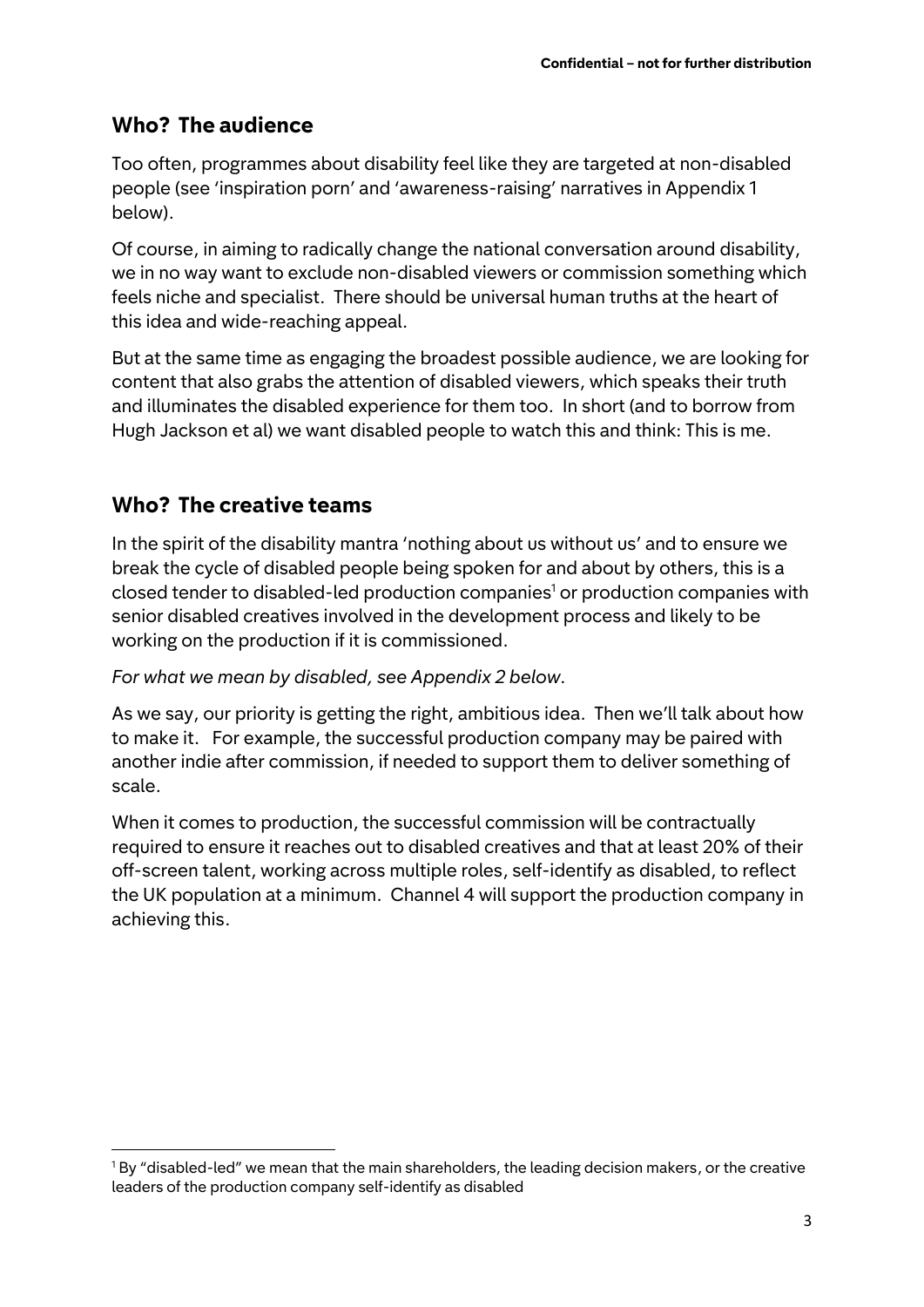## **How? The approach**

We are looking for a big, memorable on-air moment, likely to have big scale and impact around the time of TX.

But to reassure you that this comes with long-term commitment, we intend to ensure there is with baked in on- and off-screen legacy to this project, and that it will be accompanied by disability representation in our top returning shows across 2022 and beyond.

In terms of process, we are issuing this written brief widely via our genre commissioning teams. They are happy to follow up with one-to-one conversations as they usually would, to bring the ambition to life and answer any questions. It will also be available on our [4Producers website.](https://www.channel4.com/commissioning/4producers/creative-diversity)

Submissions, in the form of brief written treatments, will be taken and from these we will shortlist three ideas for a brief period of further funded development. The three ideas will then be pitched to a small number of the Channel 4 team, from which the final idea will be chosen.

Once we have commissioned the idea, it will be looked after by a Com Ed within a relevant genre team as usual, who will have close support from the Creative Diversity team. To ensure that we maintain authenticity and accountability we are also planning to put together a small advisory panel of senior disabled industry creatives who will input and advise at regular points throughout the production process.

Timings and milestones are as follows:

| • Brief distributed                           | 17 February 2022    |
|-----------------------------------------------|---------------------|
| • Written treatments submitted to genre teams | 10am, 21 March 2022 |
| • Shortlisted ideas notified                  | 4 April 2022        |
| • Final pitches                               | w/c 2 May 2022      |
| • Successful commission notified              | w/c 16 May 2022     |

#### **What next? Further questions**

If you would like more information about this brief or have any questions, please contact the Commissioning Editor who shared this brief with you or our Creative Diversity & Disability Lead Ally Castle referencing 'Disability Disruption brief' – [ACastle@channel4.co.uk](mailto:ACastle@channel4.co.uk)

To make sure we are inclusive and accessible to all, please let us know if you require any adjustments or assistance for meetings and communications with you.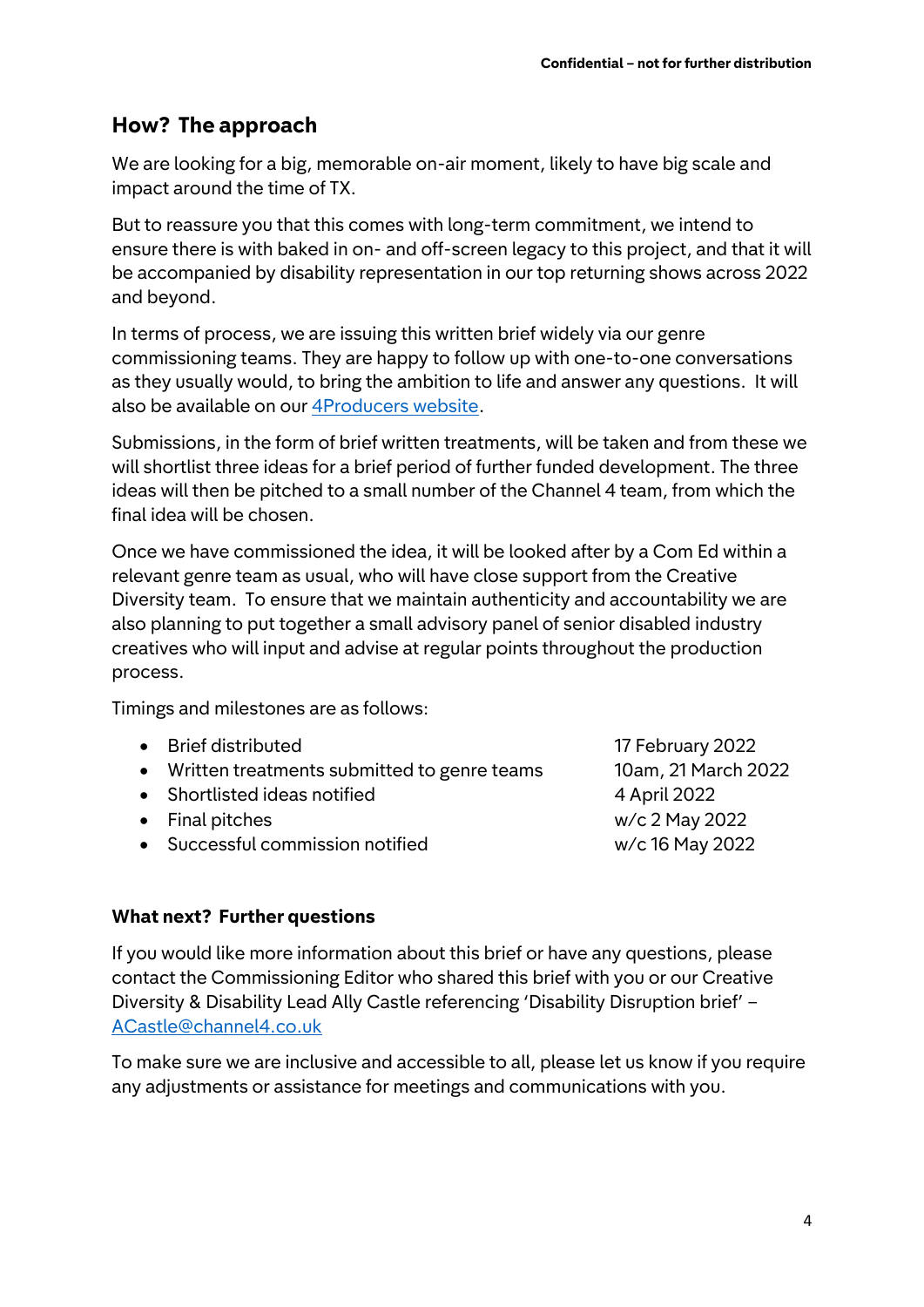# Appendix 1: Disability stereotypes and tropes

As characters, disabled people stereotypically portrayed as:

- **Fakers** scroungers who are a drain on society, probably exaggerating or entirely making up their conditions, impairments or illnesses
- **Freaks** weird and abnormal; an object of fascination, disgust and/or cruelty
- **Villains** bitter and twisted characters whose impairments are a proxy for evil
- **Victims** very nice but weak, vulnerable, needy and dependent; always in receipt of help or charity; suffering and to be pitied
- **Undesirables** asexual and/or sexually unattractive; incapable of any kind of romantic or sexual relationships
- **Unstoppables** brave heroes who have "overcome" being disabled, can face anything and never complain

In terms of stories, disability is often framed within the following trope narratives, which often overlap and reinforce once another and draw on the stereotypes above:

- **The tragedy narrative:** disabled people are seen as suffering because of what is wrong with them; they are objects of pity who can't cope and whose lives are barely worth living
- **The triumph narrative:** disabled people overcome an obstacle or rise to a challenge "against all odds", drawing on some kind of extraordinary inner strength, as if their conditions or impairments - and the disabling society around them - are largely just in their mind
- **The miraculous healing narrative:** a disabled person is suddenly cured of their impairment or condition and returns to a "normal", far more preferable life;the experience is never spoken of again
- **The able saviour narrative:** non-disabled people rescue disabled people in need; disabled people are terribly grateful
- **The inspiration porn narrative:** disabled people succeed at something (usually relatively everyday) in a lovely heart-warming way, to make non-disabled feel good about themselves, reassuring them that things may not be that bad for disabled people after all and that they just need to try harder to achieve anything (see: the triumph narrative)
- **The awareness-raising narrative:** disabled people's stories are told (usually by others) and their trauma mined so that non-disabled people are educated (and/or entertained) but aren't challenged to do anything tangible to alter their own attitudes or behaviours; 'being aware' is enough to feel they are making a difference